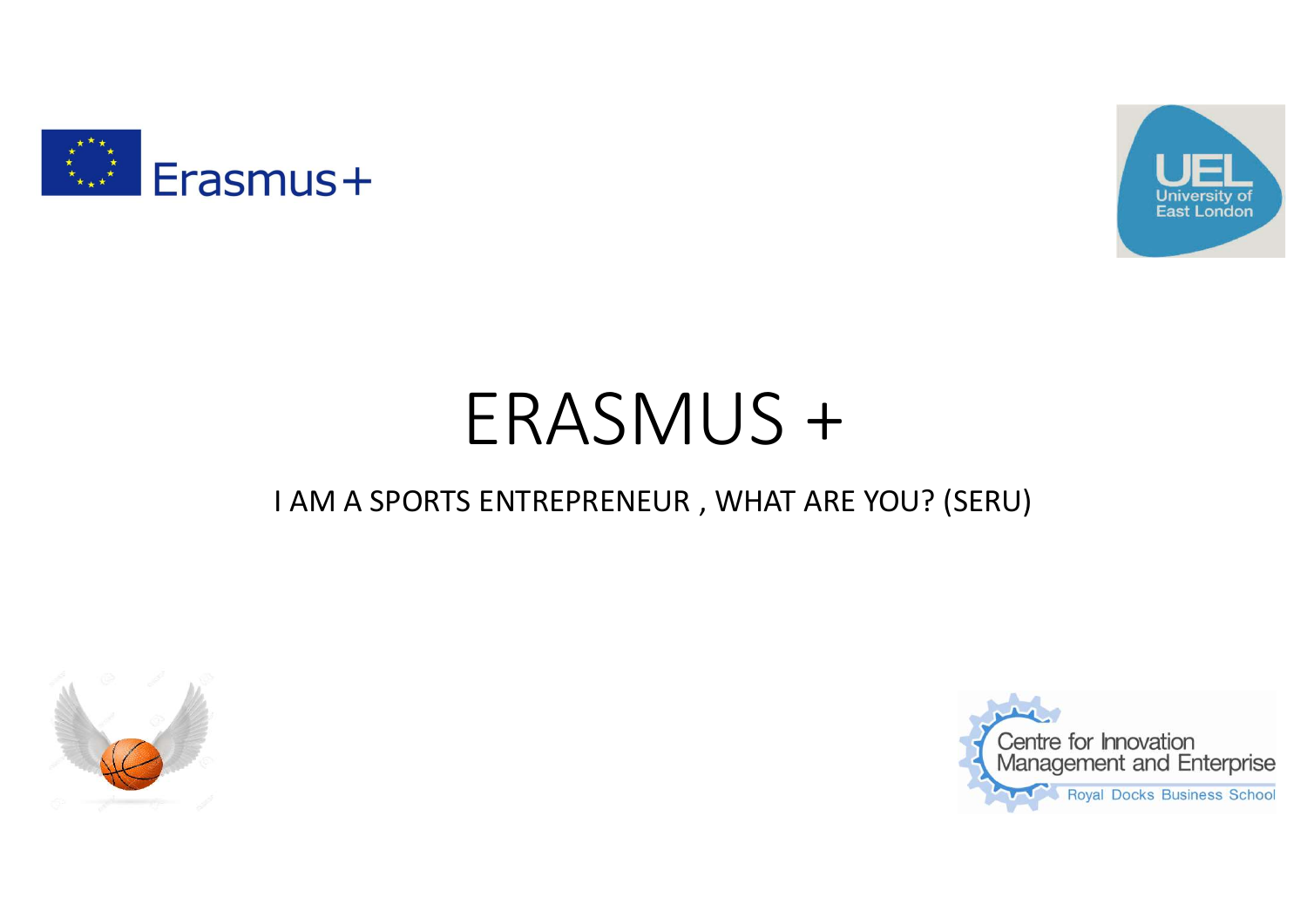



To make entrepreneurship the growth engine of our economy EU needs a thorough, far-reaching cultural change. Commission, Entrepreneurship 2020 Action plan

Whether or not they go on to found businesses or social enterprises, young people who benefit from entrepreneurial learning, develop business knowledge and essential skills and attitudes including creativity, initiative, tenacity, teamwork, understanding of risk and a sense of responsibility. This is the entrepreneurial mind-set that helps entrepreneurs transform ideas into action.

Commission, Entrepreneurship 2020 Action plan



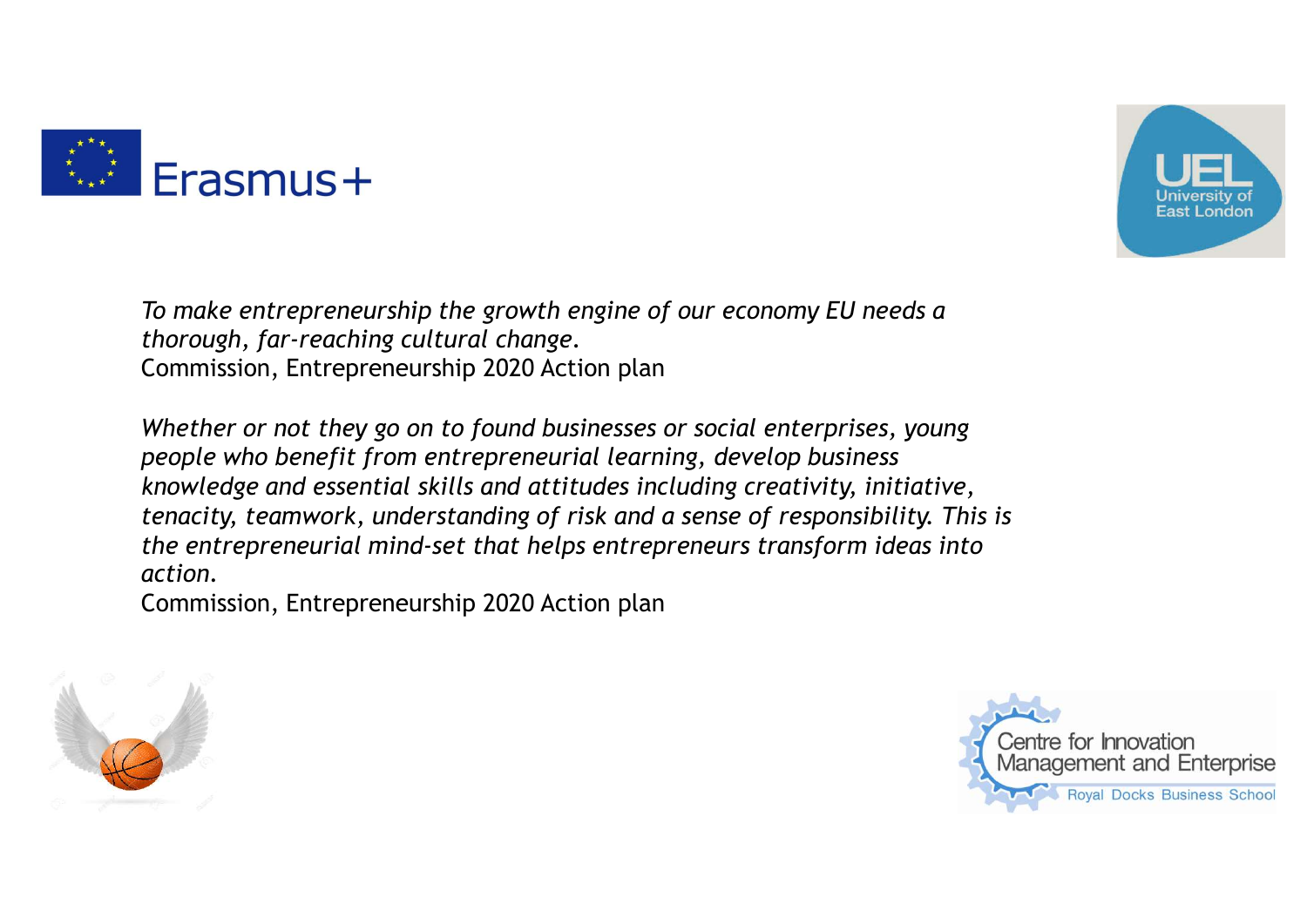

## CONTEXT



- The global conditions demand that the EU embraces innovation and creates an entrepreneurial eco-system, for young and old alike. The former in recognition of the changing dynamics of youth economic opportunities and the latter in response to the aging population.
- Sport is a field of activity with considerable economic potential. As it bridges young people's interests, to health, to voluntary activities of millions of Europeans, and sporting activities offer a myriad of routes for enterprise and employability activities.
- This is the social-economic context of the project, which aims to leverage the experience, knowledge and capabilities of partners to meet use sport as a tool for wider economic development.
- Promoting entrepreneurship, entrepreneurial capacity and initiative-taking on the part of young people is now high on the EU agenda, complemented by EU Commission guidelines. To nurture a vibrant entrepreneurial eco-system across the EU.



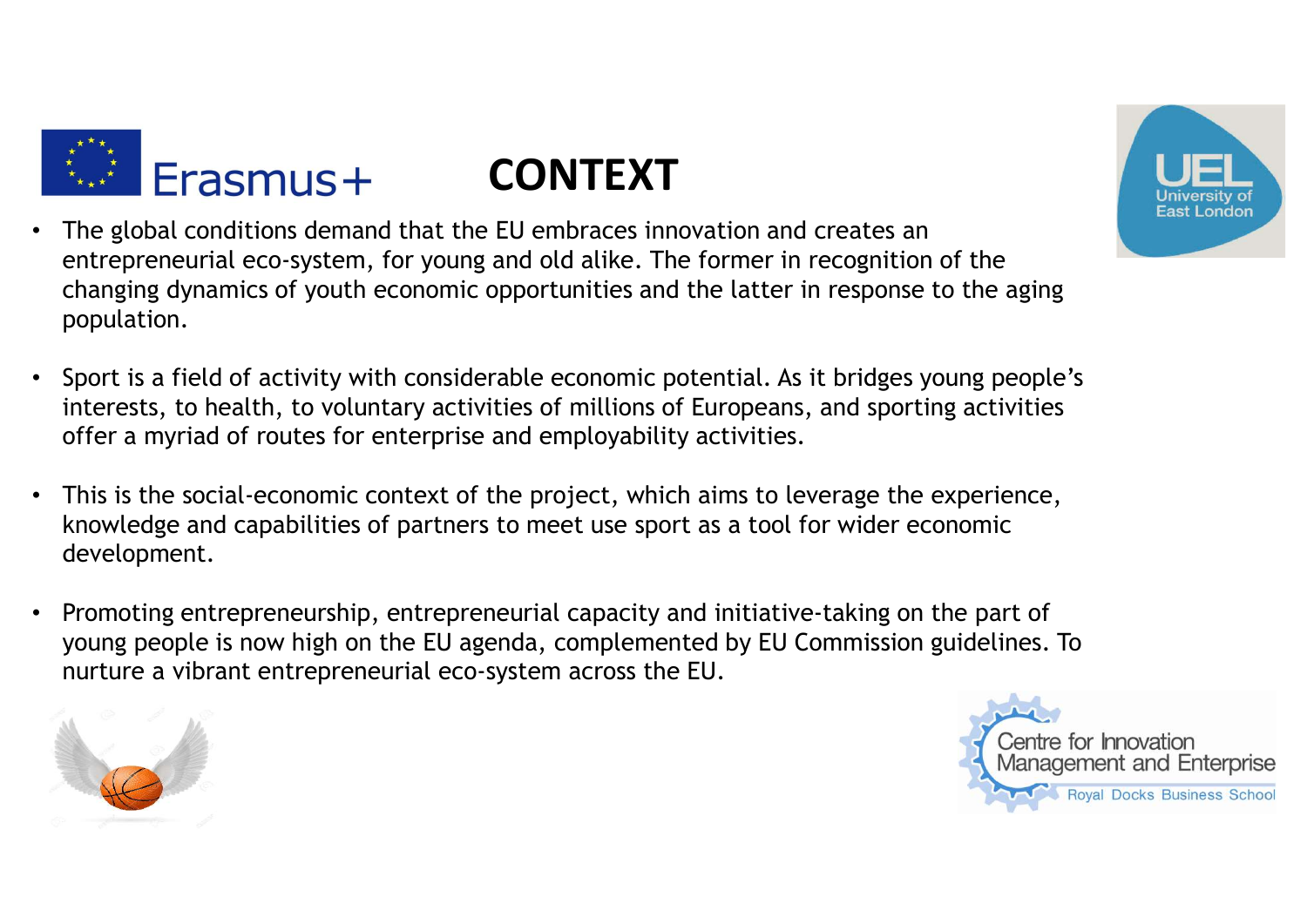

### SOCIO-ECONOMIC CONTEXT

The socioeconomic context across the EU is resulting in a number of outcomes within the labour market:<br>  $\rightarrow$  Inflexibility education system in the face of rapid change<br>  $\rightarrow$  Ineffective recording of employability and ente

- $\rightarrow$  Inflexibility education system in the face of rapid change
- $\rightarrow$  Ineffective recording of employability and enterprise skills
- $\rightarrow$  Excessive jobs applicants
- $\rightarrow$  Lack of entry level opportunities and effective work experience
- $\rightarrow$  Need for enhance recruitment and employment market efficiencies

The socioeconomic context across the EU is resulting in a number of outcomes within the labour market:<br>  $\rightarrow$  Inflexibility education system in the face of rapid change<br>  $\rightarrow$  Ineffective recording of employability and ente entrepreneurial capacity and competence; actually the disturbing fact is that the formal education system is falling behind.

The lack of capacity in the formal education system to catch up with the exponential growth in new competence needs among young people leaves a big open vacuum.

This is why non-formal education and learning, in all sorts of settings, is becoming more important to young people's capacity to face 21st century challenges.





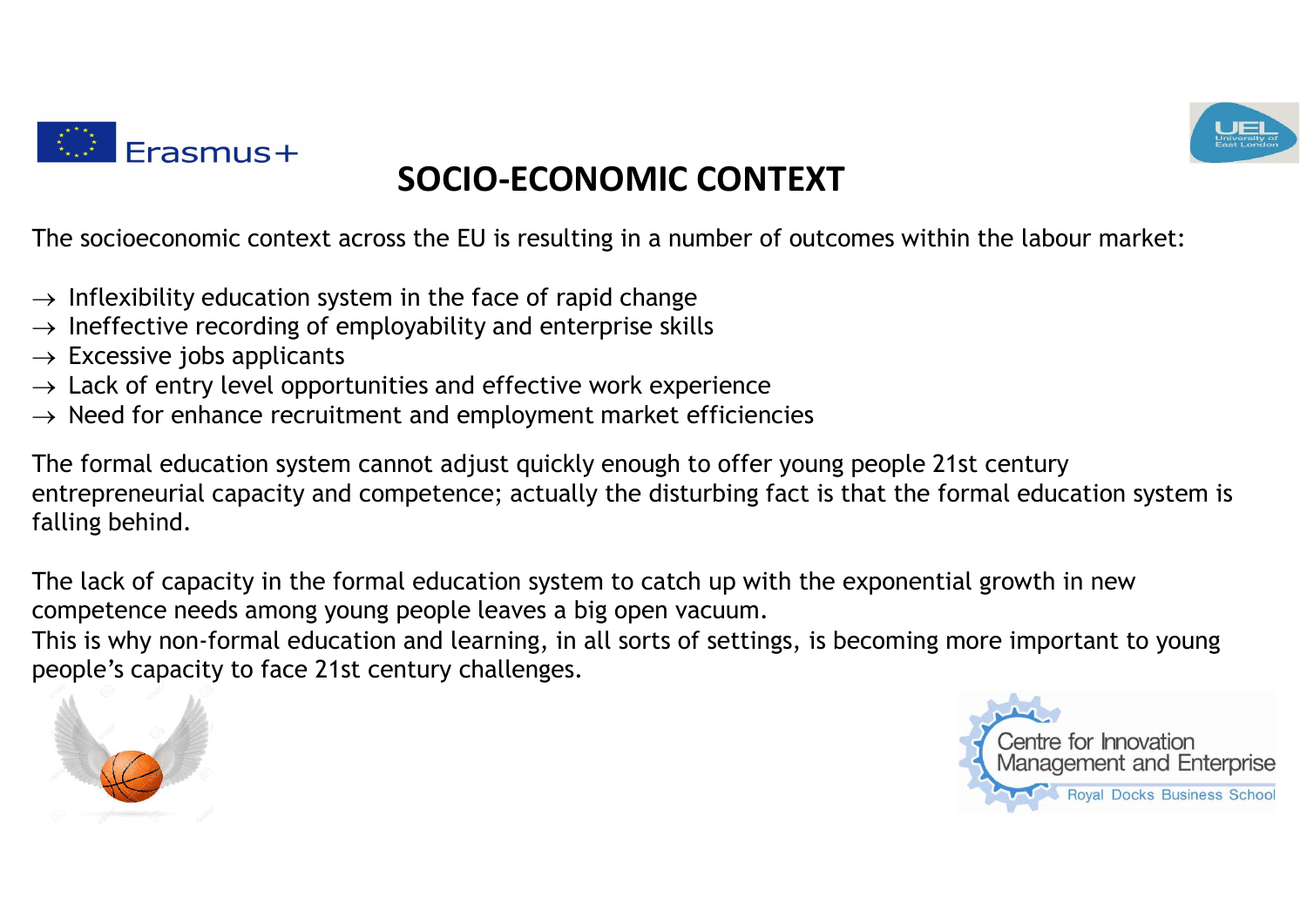

# AIMS



- Promote entrepreneurship education and social entrepreneurship among young people.
- Use non-formal learning in new and more "aggressive" ways to develop capacity along young people in ways that schools are not able (the new roles of non-formal learning aspect) SERU Aims to:<br>
• Promote entrepreneurship education and social entrepreneurship among young people.<br>
• Use non-formal learning in new and more "aggressive" ways to develop capacity along young people in ways that schools a
- Create project practice that takes the young people through all the stages and levels of working in real-life projects and inserting learning elements when needed (the learning through real-life projects aspect)
- Include in the young people's projects a strong entrepreneurial reality and economic dimension
- Allow the young people to take their media and social networking skills to a new and entrepreneurial level
- 





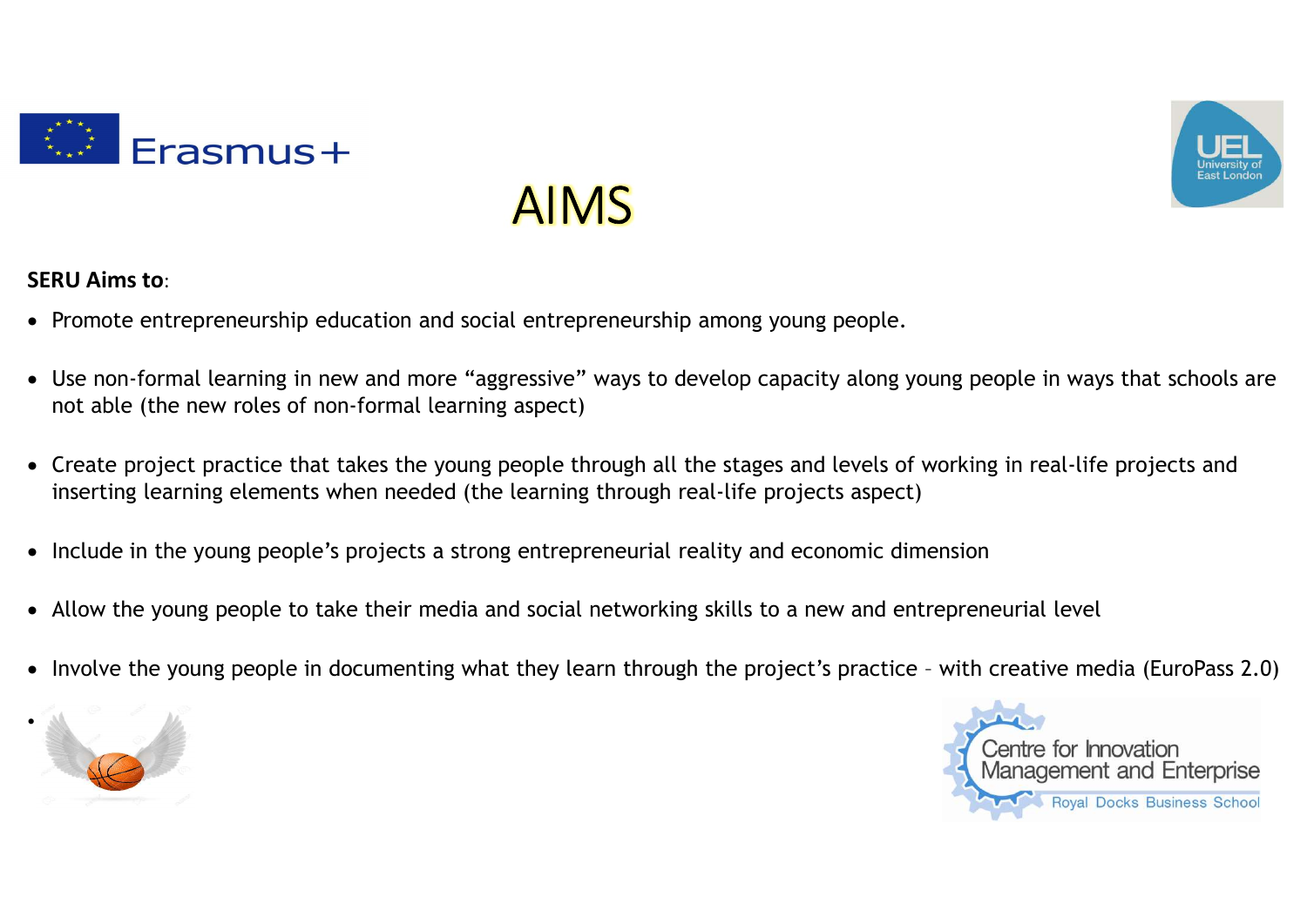



### **OBJECTIVES**

The project will aim to create sport entrepreneurial capacity building for youth workers and young sport entrepreneurs in 7 very different countries and through a capacity building model inspired by 21st century didactics and powerful capacity building mechanisms in virtual gaming.

Coordinated by UEL the partner countries are: UK, ES, TR, PT, SI, HU, CZ, IT and GR,

The capacity building of young sport entrepreneurs will be achieved through real-life and real entrepreneurial activities, including several rounds of sporting events, and will take the youth through all the phases of successful sport entrepreneuring.

The project will contribute to the innovation of the YouthPass, deliver rich and authentic guidance material for open EU sharing and create the first EU portal for sport entrepreneurs.

It will also contribute through knowledge creation to the development of the evolving EU Entrepreneurial Competence Framework and interact directly with the development and implementation of future EU policy-making and funding programming in the fields of young people's entrepreneurial capacity.



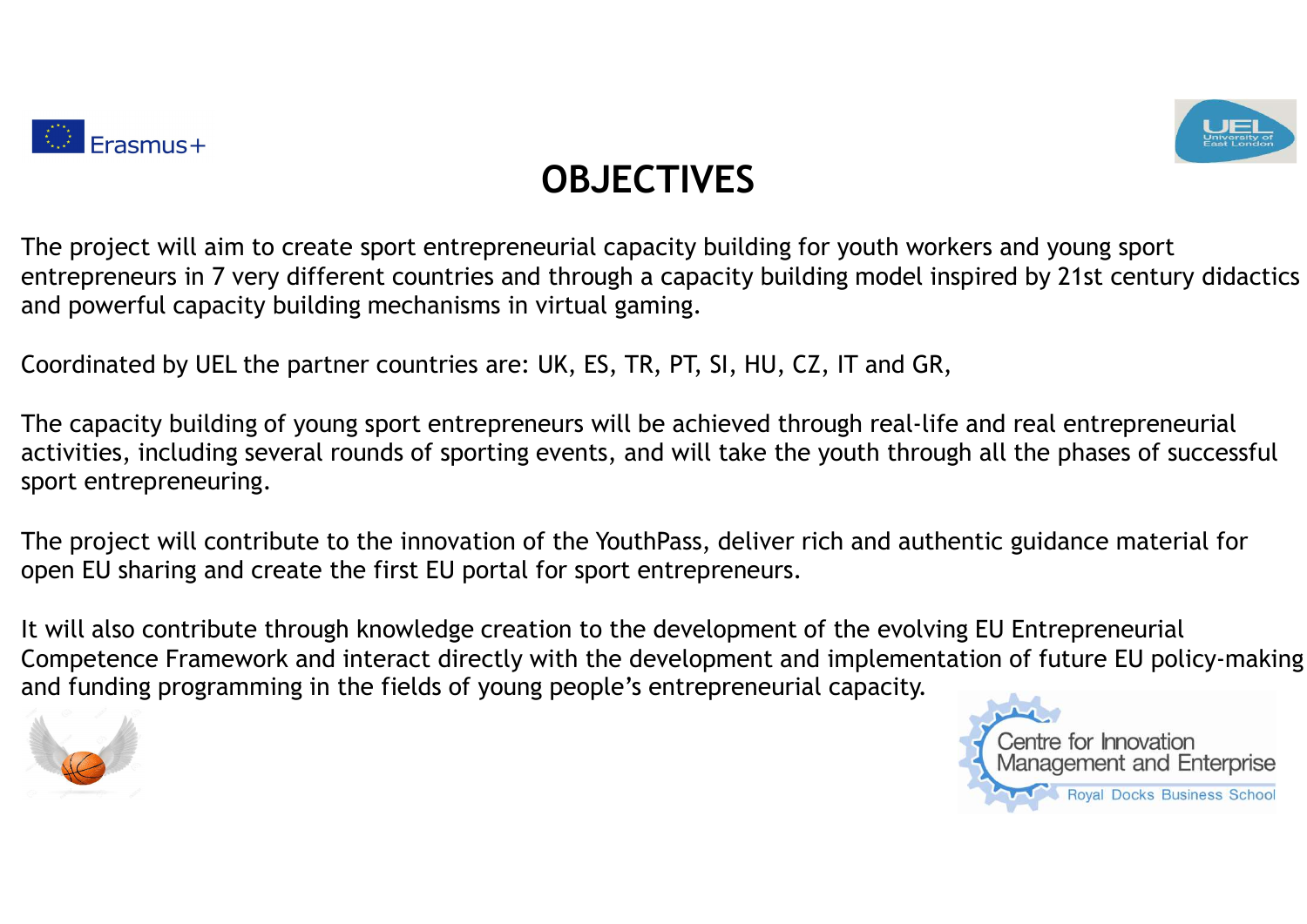



#### Key outcomes:

-<br>- Young people on the move: creating 21st century entrepreneurial competences through<br>sport eventing - introduction to the project. Study guide outcome<br>- I am a Sport Entrepreneur - what R U? - The EU model. Methodologic **Sport Example 20**<br>Sport eventing – introduction to the project. Study guide outcome<br>Professort eventing – introduction to the project. Study guide outcome<br>- I am a Sport Entrepreneur - what R U? - The EU model. Methodolog **ETASMUS +**<br> **ETASMUS +**<br> **ETASMUS +**<br> **ETASMUS +**<br> **ETASMUS +**<br> **ETASMUS +**<br> **ETASMUS +**<br> **ETASMUS +**<br> **ETASMUS +**<br> **ETASMUS +**<br> **ETASMUS +**<br> **ETASPE AND A Sport Entrepreneur – what R U? – The EU model. Methodological gu** - Narrative based documentation of entrepreneurial competences through<br>
- Young people on the move: creating 21st century entrepreneurial competences through<br>
part eventuring - introduction to the project. Study guide outc - First EU portal for the move: creating 21st century entrepreneurial comport eventing - introduction to the project. Study guide outcome<br>
Figure 1 am a Sport Entrepreneur - what R U? - The EU model. Methodologica<br>
- Narra - Policy **Francises:**<br>- Young people on the move: creating 21st century entrepreneurial competences through<br>sport eventing - introduction to the project. Study guide outcome<br>- l am a Sport Entrepreneur - what R U? - The EU entrepreneuring mentality among young people<br>
Franching amove the move of the project. Study guide outcome<br>
sport eventing - introduction to the project. Study guide outcome<br>
- I am a Sport Entrepreneur - what R U? - The E ETAL STRIMUS FOR UNITY CONDUCTED THE SURVEY OF CHARGE AND USE THE SURVEY OF THE SURVEY CHARGE AND SEVERAL CHARGE AND THE SURVEY CHARGE AND THAT A Sport entrepreneuring introduction of entrepreneurial capacity - EuroPass 2.

- 
- 
- 
- 
-